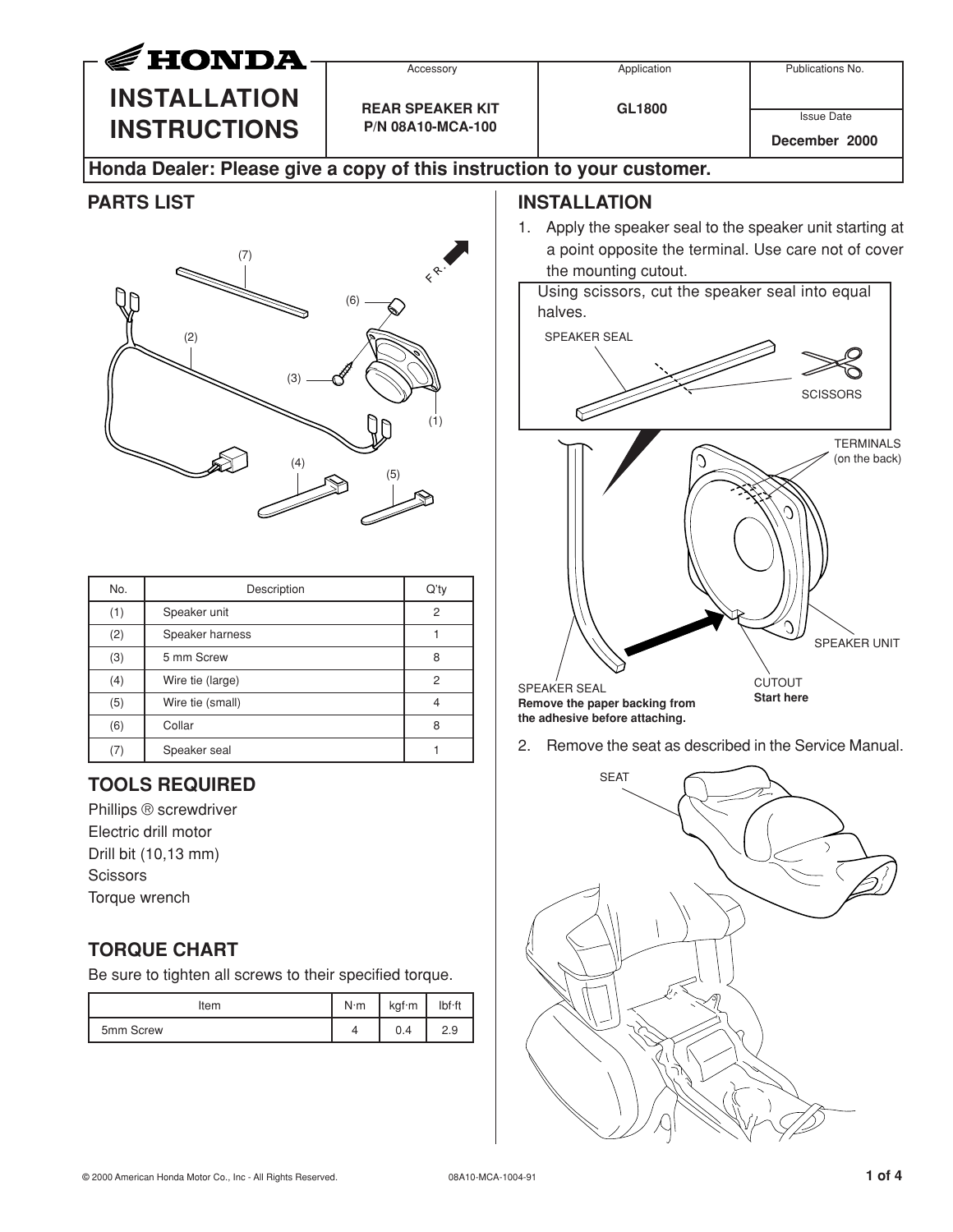- 3. Disconnect the negative cable from the battery.
- 4. Remove the screws and the right and left pockets.



5. Remove the 13 screws and the inner lid from the trunk lid as described in the Service Manual.



6. Remove the bolts and the trunk lid as described in the Service Manual.



7. Remove the bolts, screws and the right and left speaker boxes from the trunk lid.

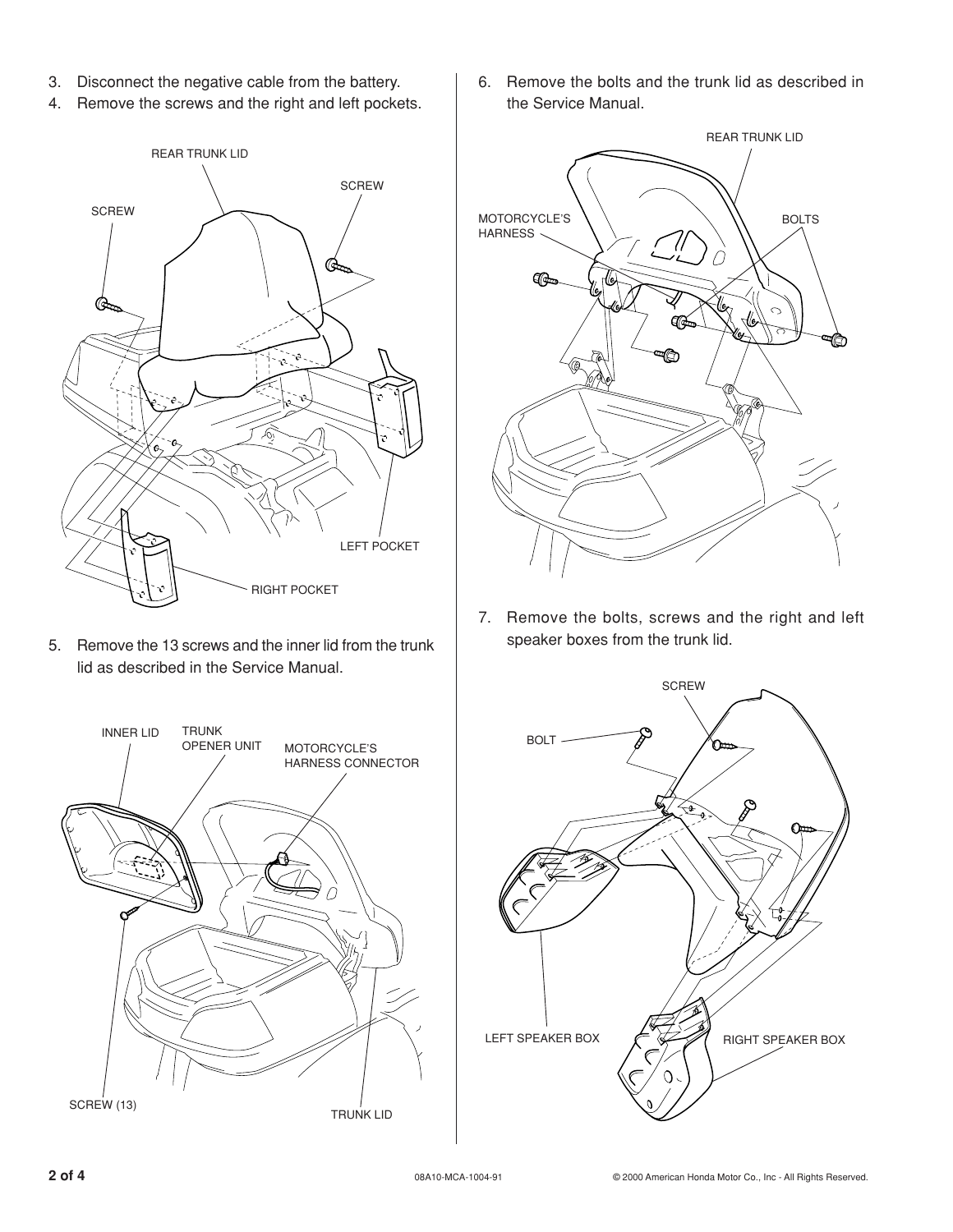8. Separate the inner and outer speaker boxes.



9. Locate a mark on the left speaker box and drill a hole through the mark using an electric drill motor starting with a 3 mm, 6 mm and finally with a 10 mm drill bit. Remove any burrs from the edge of the hole.



10. Install the speaker unit on the left outer speaker box.



- 11. Repeat on the right side.
- 12. Install the left inner speaker box on the motorcycle.